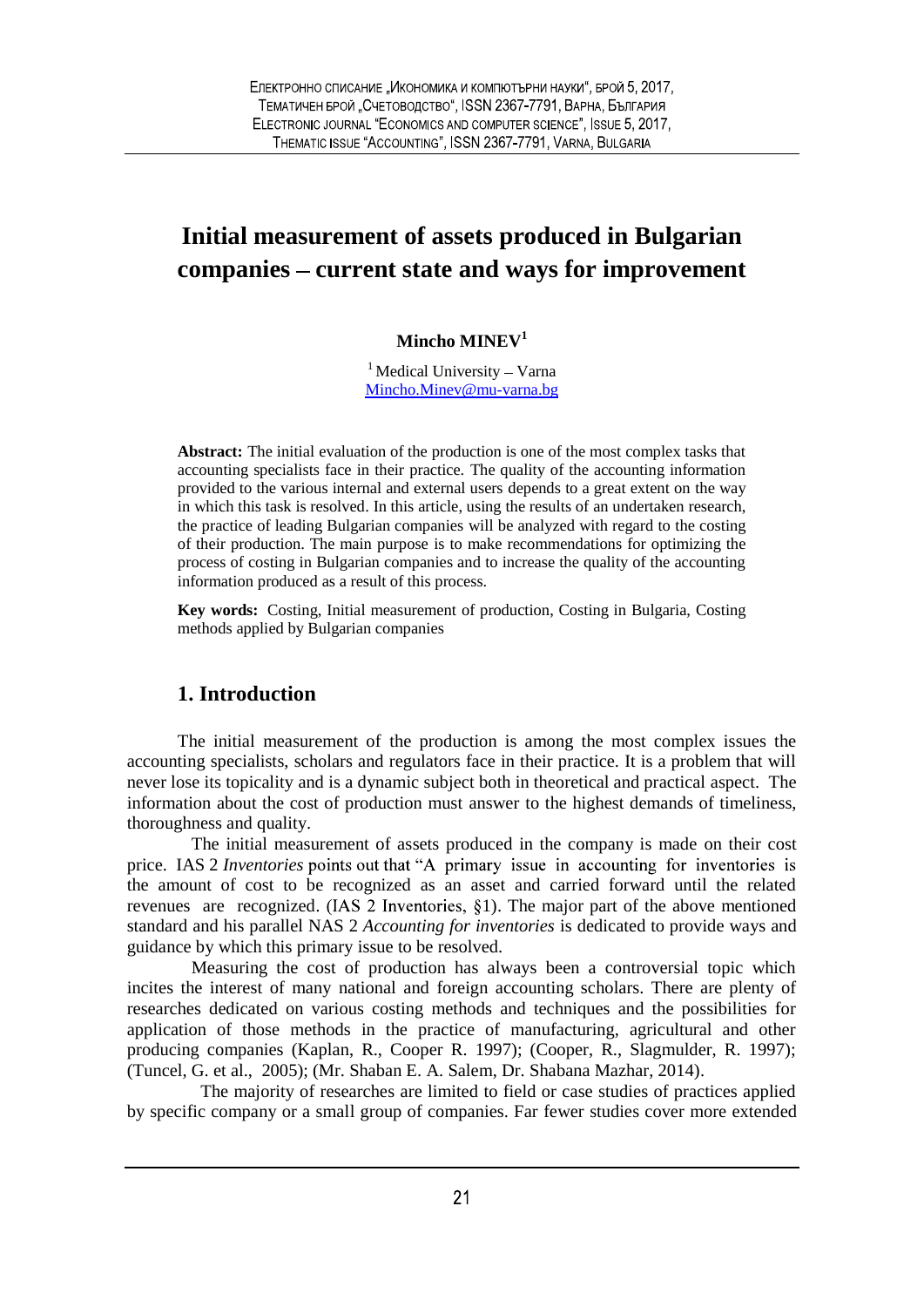group of companies and can be used for conclusions about application of various costing methods and techniques on a wider level (business sector, national level etc.)

The **main research hypothesis** in this article is that there are possible ways to improve the quality of the accounting information regarding the cost of assets produced in Bulgarian companies, and by using these possibilities the companies may improve the decision making process and thus their competitiveness.

This article is dedicated to analyze the results of a survey undertaken among the leading Bulgarian manufacturing and agricultural enterprises. The survey reveals the practices used by these companies in the process of costing their production. The further analysis points out the weaknesses in these processes and reveals the possibilities for improvement.

### **2. Methodology**

The survey aims to provide the necessary data for further analysis of the practice, applied by some Bulgarian companies when they measure the cost of their production. The goal is to collect enough raw data to conclude how the companies resolve the above mentioned issues regarding the initial measurement of assets produced by them.

Deduction, induction, correlation and comparative analysis are among the scientific methods used through the research process. Others are statistical methods, specifically designed queries, modeling, etc.

Questionnaires were developed and sent to leading companies which operate in the manufacturing and agricultural sector. The questionnaires were designed to be used for comparison of practices applied in the two sectors, to reflect the specifics in them, and to point out any ways for improvement of the costing process in those companies.

The data received from respondents is processed and analyzed in various sections and by using the induction method many conclusions were made about the state of the researched issues in Bulgarian practice.

**Scope of the research:** The survey was undertaken among one hundred manufacturing and one hundred agricultural companies. The criteria for a company to fall in to selection were as follows:

a) for manufacturing companies:

- their main economical activity as stated in the Annual activity report submitted for 2014 to the National Statistical Institute to be in the sector "C - Processing industry";

- to be among the one hundred companies from the sector who announced the highest sales revenue in section "61180" of their Revenue and Expense report, part of the Annual activity report;

b) for agricultural companies:

- their main economical activity, as stated in the Annual activity report submitted for 2014 to the National Statistical Institute to be in the sector "A - Agriculture"

- to be among the one hundred companies from the sector who announced the highest sales revenue in section "61110" of their Revenue and Expense report, part of their Annual activity report.

The reasons for choosing these criteria are as follows:

these are the leading companies which realized the biggest value of production in the sectors they operate in;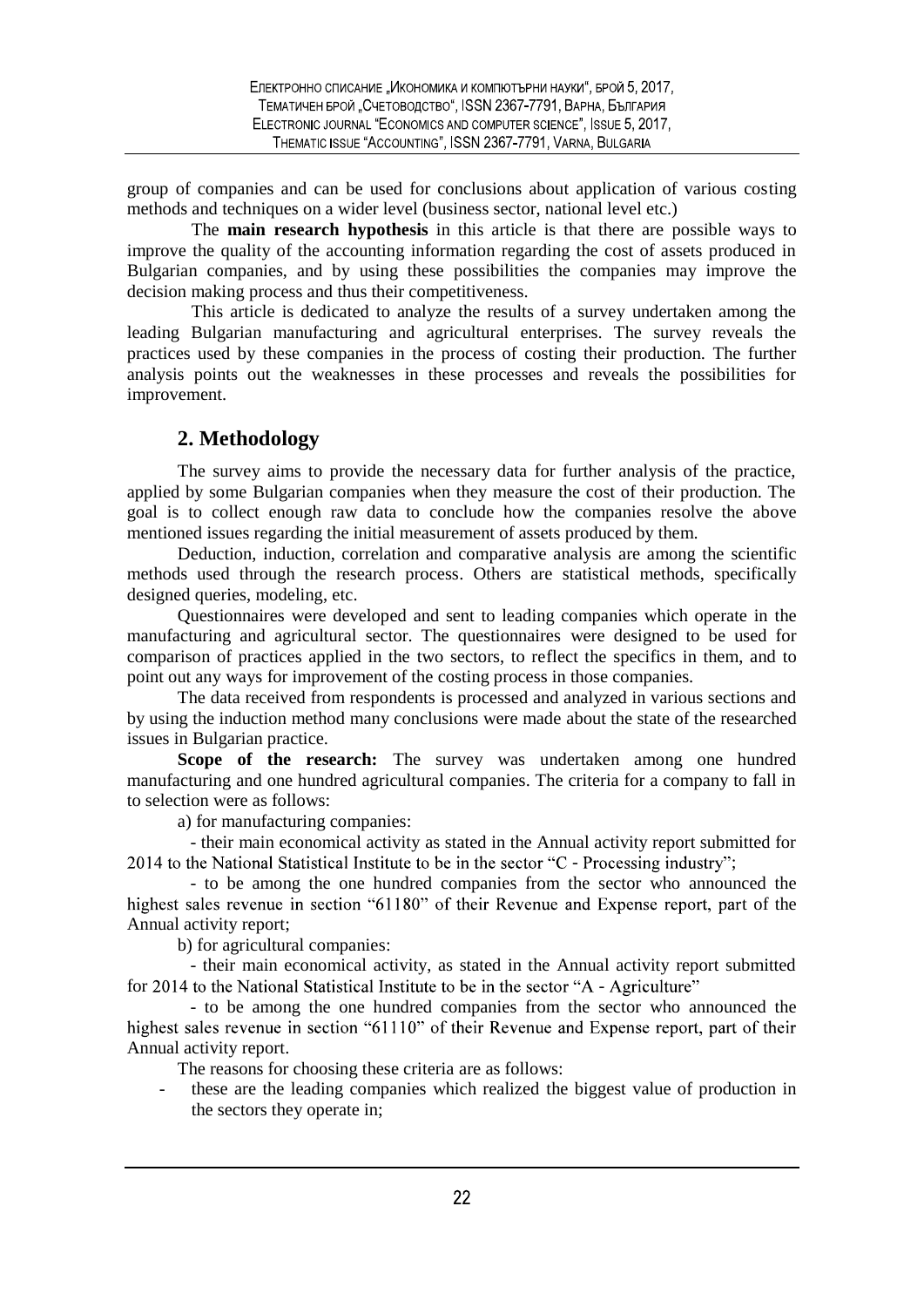- not following regulatory requirements about costing of production, omissions and inaccuracies in the process of measuring the self-produced assets in these companies would have the biggest negative influence over key parts of their financial reports. Thus they would reduce vastly the quality of information received by the various users of information.
- they will benefit mostly from the implementation of the newest and more effective ways to improve the process of initial measurement of self-produced assets.

Information about the companies, which met above-mentioned criteria, was received from the National statistical institute (NSI). After formal claim for statistical information, NSI gave the names and UIC of the companies (see Minev M., 2016, Appendix 1 and 2)

**Subject of the research:** Practices applied for initial and subsequent measurement of assets produced in the companies.

**Aim of the research:** Analysis and evaluation of the applied practices for initial and subsequent measurement of assets produced in the leading manufacturing and agricultural companies in Bulgaria.

**Research limitations:** Survey forms don't include any questions which require disclosure of exact numbers, specific methods or any other information that could be characterized as confidential for the companies.

Preparation of the survey forms, their filling by the respondents and the subsequent gathering and aggregation of the responses were made using the functionalities of the online platform - "Lime survey". The following processing of the data, the verification for statistical significance of responses and conclusions was made using the software product SPSS.

#### **3. Summary of the results. Conclusions and recommendations**

Responses were received from 25% of the manufacturing companies and 22% of the agricultural ones, or 24% in total of all the companies included in the focus group. The survey lists, aggregated data and the one-dimensional distributions of the responses received from the respondents could be found in the below cited literature (see Minev, M., 2016, Appendixes  $N<sub>2</sub>4$ , 5, 6 and 7)

The test run with SPSS software showed statistical significance of the responses; therefore the conclusions made on their basis could be referred to the whole scope of the research.

Further on in the text the most significant results from the research will be presented alongside with the main conclusions and recommendations made by the author.

The majority of manufacturing entities (80%) responded positively on the question if they have distinct managerial accountant(s). This percentage is relatively lower among the agricultural companies - 63.64%. In total 72.34% of all respondents have distinct managerial accountants. This result is comparable with the findings of other authors  $-70.35\%$  (see Atanasova An., 2015, p. 52). This high percentage comes to show the extremely serious attitude and significance which the management of researched companies have towards the matter of costing and measurement of production.

The research data shows that big share (72%) of the manufacturing companies have integrated Enterprise Resource Planning (ERP) systems with separate modules for expenses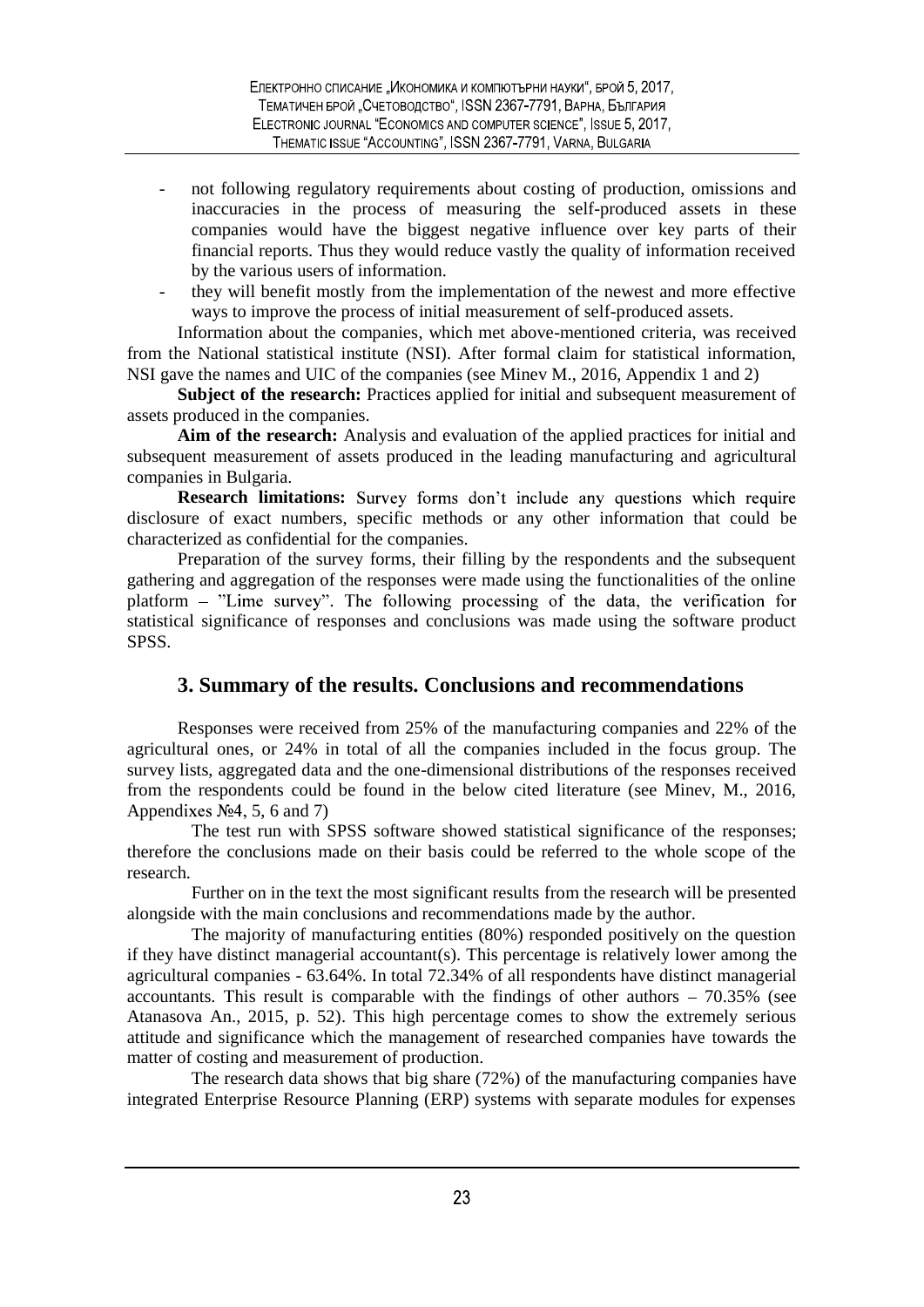analysis and costing of production. In comparison this share for agricultural entities is only 4.55%.

This significant difference urged us to do statistical tests, using SPSS platform. The results of these tests could be seen in tables  $N<sub>2</sub>1$  and  $N<sub>2</sub>2$  below.

| Table Not Two-dimensional distribution of variables "Integrated ERP system" and |                                     |
|---------------------------------------------------------------------------------|-------------------------------------|
| "Company sector"                                                                |                                     |
|                                                                                 | De veux compony hove integrated EDD |

|              |               |                                                                                            | Do your company have integrated ERP<br>(Enterprise Resource Planning) system? |                                                         |                                                                      |        |
|--------------|---------------|--------------------------------------------------------------------------------------------|-------------------------------------------------------------------------------|---------------------------------------------------------|----------------------------------------------------------------------|--------|
|              |               |                                                                                            | Yes                                                                           | No, but we<br>plan to do<br>that in the<br>next 3 years | No, and we<br>don't intend<br>to do that in<br>the next $3$<br>years | Sum    |
| By           | Manufacturing | Count                                                                                      | 18                                                                            |                                                         | 6                                                                    | 25     |
| Compa        |               | % within Survey                                                                            | 72,0%                                                                         | 4,0%                                                    | 24,0%                                                                | 100,0% |
| ny<br>sector |               | % within Do your company have<br>integrated ERP (Enterprise)<br>Resource Planning) system? | 94,7%                                                                         | 8,3%                                                    | 37,5%                                                                | 53,2%  |
|              |               | % from total of                                                                            | 38,3%                                                                         | 2,1%                                                    | 12,8%                                                                | 53,2%  |
|              | Agriculture   | Count                                                                                      |                                                                               | 11                                                      | 10                                                                   | 22     |
|              |               | % within Survey                                                                            | 4,5%                                                                          | 50,0%                                                   | 45,5%                                                                | 100,0% |
|              |               | % within Do your company have<br>integrated ERP (Enterprise<br>Resource Planning) system?  | 5,3%                                                                          | 91,7%                                                   | 62,5%                                                                | 46,8%  |
|              |               | % from total of                                                                            | 2,1%                                                                          | 23,4%                                                   | 21,3%                                                                | 46,8%  |
| Total        |               | Count                                                                                      | 19                                                                            | 12                                                      | 16                                                                   | 47     |
|              |               | % within Survey                                                                            | 40,4%                                                                         | 25,5%                                                   | 34,0%                                                                | 100,0% |
|              |               | % within Do your company<br>have integrated ERP (Enterprise<br>Resource Planning) system?  | 100,0%                                                                        | 100,0%                                                  | 100,0%                                                               | 100,0% |
|              |               | % from total of                                                                            | 40,4%                                                                         | 25,5%                                                   | 34,0%                                                                | 100,0% |

Table Nº2 Connection between the variables "Integrated ERP system,, and "*Company sector*" – *hypothesis test*  $(\chi^2 - \text{test})$ 

|                              | Value            | df | $Asymp.Sig.$ $(2-sided)$ |
|------------------------------|------------------|----|--------------------------|
| Pearson Chi-Square           | $24,452^{\circ}$ |    | .000.                    |
| Likelihood Ratio             | 29,075           | າ  | ,000                     |
| Linear-by-Linear Association | 12,224           |    | ,000                     |
| N of Valid Cases             | 47               |    |                          |

It can be concluded on the basis of the data shown in the above tables that the null hypothesis – there is no connection between the sector in which the company operates and *the integration of ERP system in the company*  $-$  is rejected. Thus the alternative hypothesis is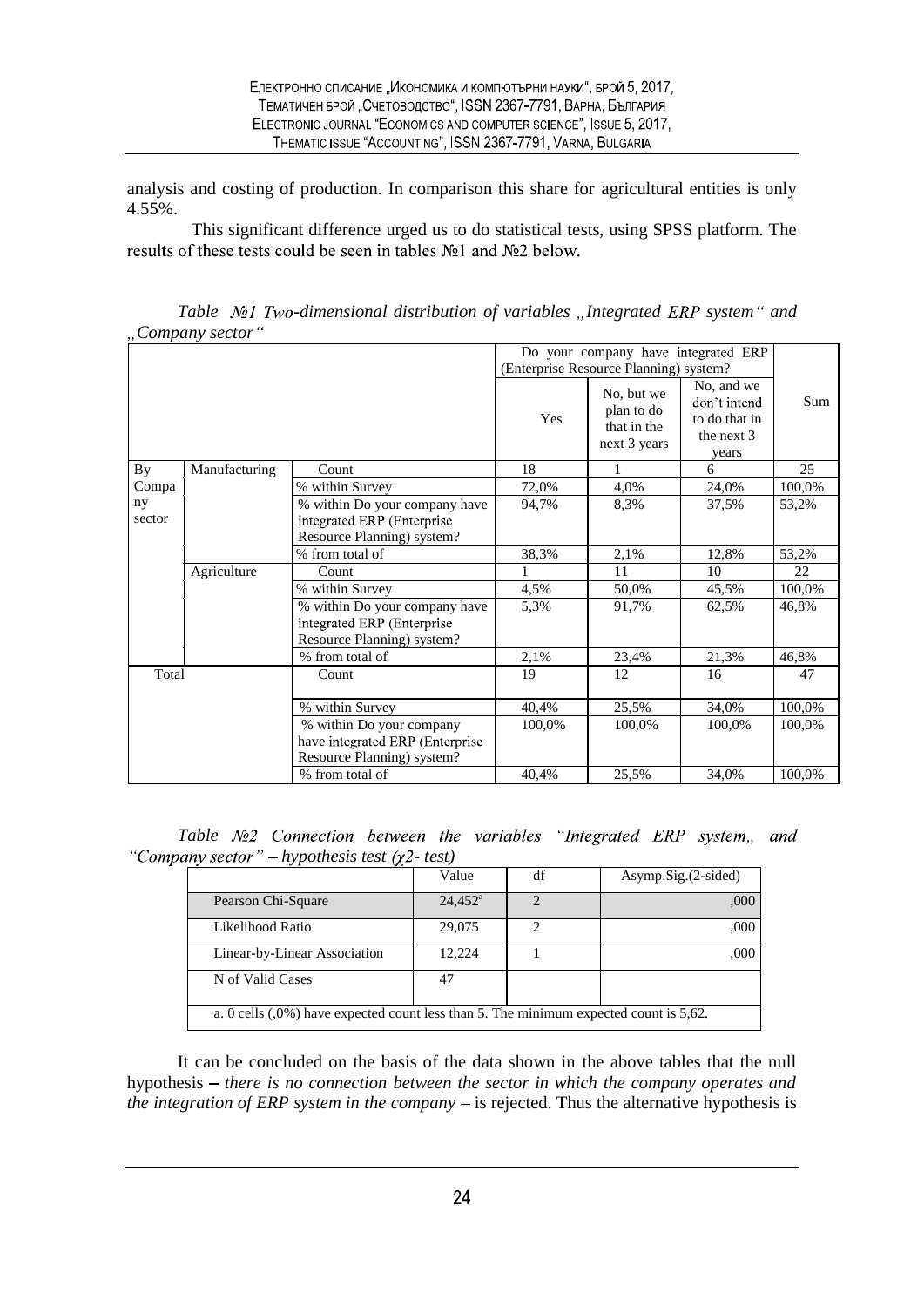accepted – there is a connection between the company sector and the integration of ERP *system*. Moreover this connection is one of a very strong correlation.

As a result of the above data and tests it could be stated that *the ERP systems and their advantages for optimizing and better controlling the processes of expenses analysis and measuring the cost of production are far better used by the leading manufacturing companies than they are by the agricultural ones.*

None of the researched companies had ever been sanctioned by the government authorities as a result of omissions and/or mistakes made during the costing process. At the same time 36.84% of manufacturing and 40.91% of the agricultural companies declare that they seriously question the quality of their own information about the cost of their production. *This unambiguously states that there is a vast field for improvement of the government control procedures related to the cost of production.*

Nearly half of the researched manufacturing entities (44%) state that they do not test *This at first is a violation of the requirements of the IAS 2 Inventories and its corresponding one AS 2 Accounting for inventories. Moreover it is a non-observance to one of the generally accepted accounting principles conservatism, not only in the researched companies but most likely in the majority of manufacturing companies in Bulgaria.*

All respondents have replied that they apply the straight-line depreciation method both for financial and managerial accounting purposes. Having in mind that this method is the only one that is acceptable for taxpaying purposes (see part Ten of The Corporate Tax Law) it could be assumed that companies use this method to ease the clerical work which results from having two separate depreciation plans in their financial accounting systems. If we accept the application of the straight-line method for financial accounting purposes with some concerns, we state that this method should have very limited (if any) use in the managerial accounting. Surely the financial managers of the entities should consider the use of more complex and flexible ways to include the depreciation costs in the cost of the production. *Given the fact that depreciation costs represent vast share of the total cost of the production (between 20% and 40% of all costs for researched entities) the application of methods which better represent the real depreciations of long-term assets during the production process is one of the key tools to improve the quality of the initial measurement of production.*

It could be gladly acknowledged that the methodology for measuring the normal capacity of the production facilities, suggested by the author (Minev, 2015), received extremely positive feedback from the researched manufacturing entities. 47.37% of them answered that the methodology has some useful suggestions, 52.63% say that it is alltogether useful. Moreover 89.47% of the respondents state that they will apply it, after making some alterations, when they measure the normal capacity of their production facilities.

It is interesting that 72% of manufacturing, 77.27% of agricultural companies or 74.47% from all respondents answered negatively to the question *if they consider the Specific identification method to be the most reliable and accurate method for transferring the cost of materials in the cost of production.* Despite the fact that this method is recommended by the applied accounting standards it has a very little application in researched companies. On this basis it could be stated that the wider application of this method will improve the quality of information about the cost of self-produced assets.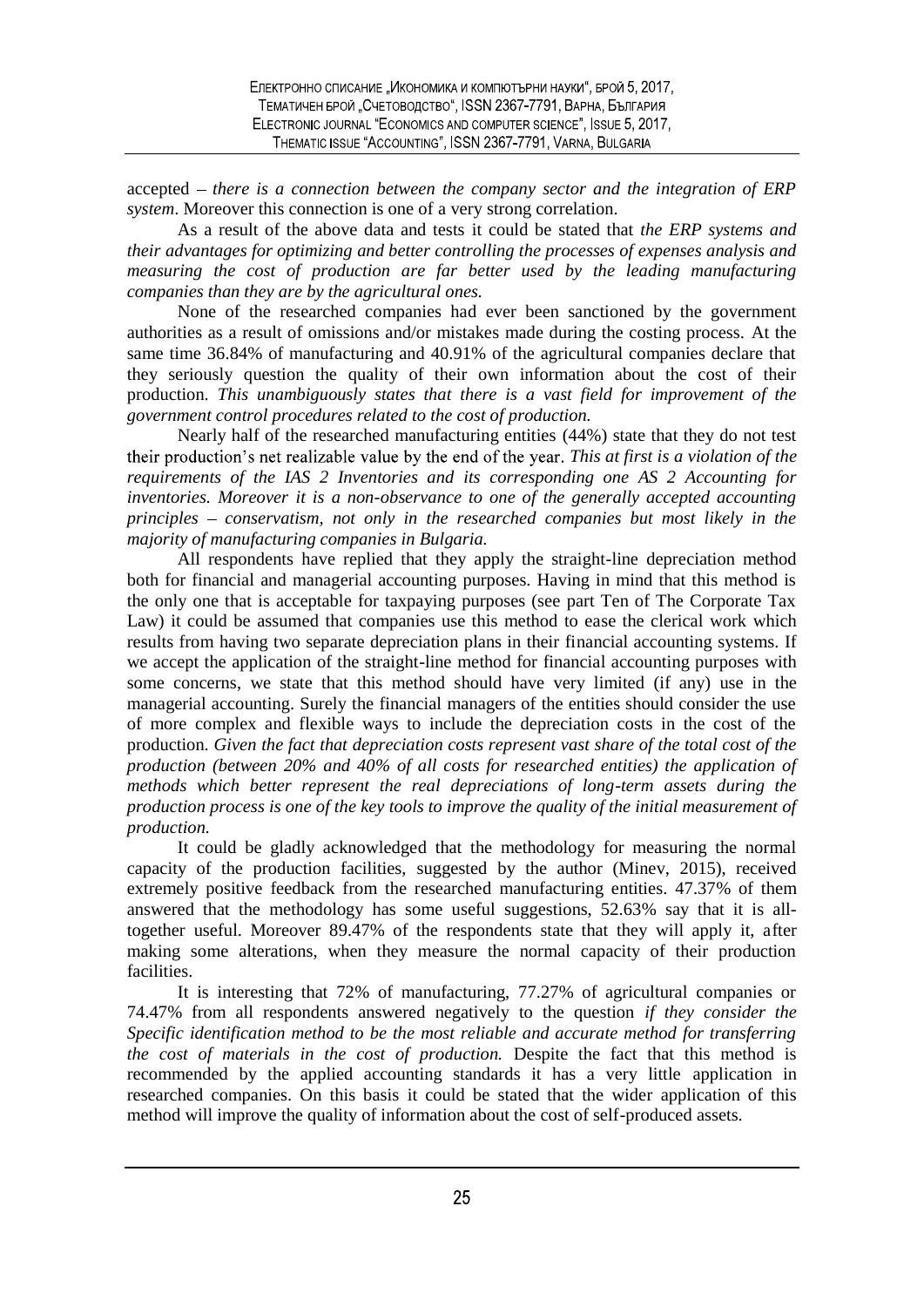From researcher's point of view the answers to the question for the most often applied costing methods are interesting. The research data shows that 54.17% of manufacturing and 50% of agricultural companies use the direct costing method to measure the cost of their production. At the same time from the answers of the respondents we understand that in the cost of their production various types and amount of indirect expenses are included. This contradiction, in combination with the specifics of the production process in researched sectors brings to mind the conclusion that it is reasonable to assume the lack of understanding in some of the respondents to the characteristics of the direct costing method. Similar conclusion is made by other authors as well. (see Atanasova An., 2015, 65-66)

The outstanding dominance of one of the methods for transferring the cost of materials in the cost of production over the others makes very strong impression. The results of the research show the following data about the applied methods for the cost of materials appraisal in the focus group companies.

| Applied method                           | <b>Manufacturing</b> |               | <b>Agriculture</b> |               |
|------------------------------------------|----------------------|---------------|--------------------|---------------|
|                                          | Count                | $\frac{0}{0}$ | Count              | $\frac{6}{9}$ |
| Weighted average                         | 64                   | 64.00%        | 64                 | 64.00%        |
| First-in, first-out                      | 2                    | 2.00%         | 5                  | 5.00%         |
| Specific identification method           | 3                    | 3.00%         | 2                  | 2.00%         |
| No data available for the applied method | 31                   | 31.00%        | 29                 | 29.00%        |
| <b>Total</b>                             | 100                  | 100.00%       | 100                | 100.00%       |

*Table № 3 Methods for transferring the cost of materials in the cost of production* 

If we exclude the companies who haven't disclosed the information about the applied method we will receive even higher dominance of companies which apply the weighted average method respectively 92.75% from the manufacturing and 90.14% of agricultural ones. *Given the relatively high share of material expenses in the total cost of production it could be stated that by using the modern technologies the companies may try to implement the Specific identification cost method to include more accurately the cost of materials in the total cost of their production.*

The most frequently applied basis for indirect expenses allocation and their inclusion in the cost of production among the surveyed agricultural companies is the amount of the acres sown (47.62% of the respondents), second in line as a choice for allocation of expenses is on the basis of the direct costs (38.10%) and after that is the allocation by the amount of the direct labor costs (in 9.52% of the companies). The manufacturing companies are most likely to allocate the indirect expenses by the amount of the direct materials (48% of the surveyed entities), next in line is the direct expenses basis (20%). The leading Bulgarian manufacturers most rarely use the direct labor costs as allocation basis  $-$  only 8% of them. This results significantly differ from the findings of other authors (Horngren, C. T., Datar, S. M. and Foster G, 2000, p. 101) who show that the direct labor costs are the most frequently used allocation basis from the manufacturing companies in USA, Australia, Ireland, Japan and United Kingdom.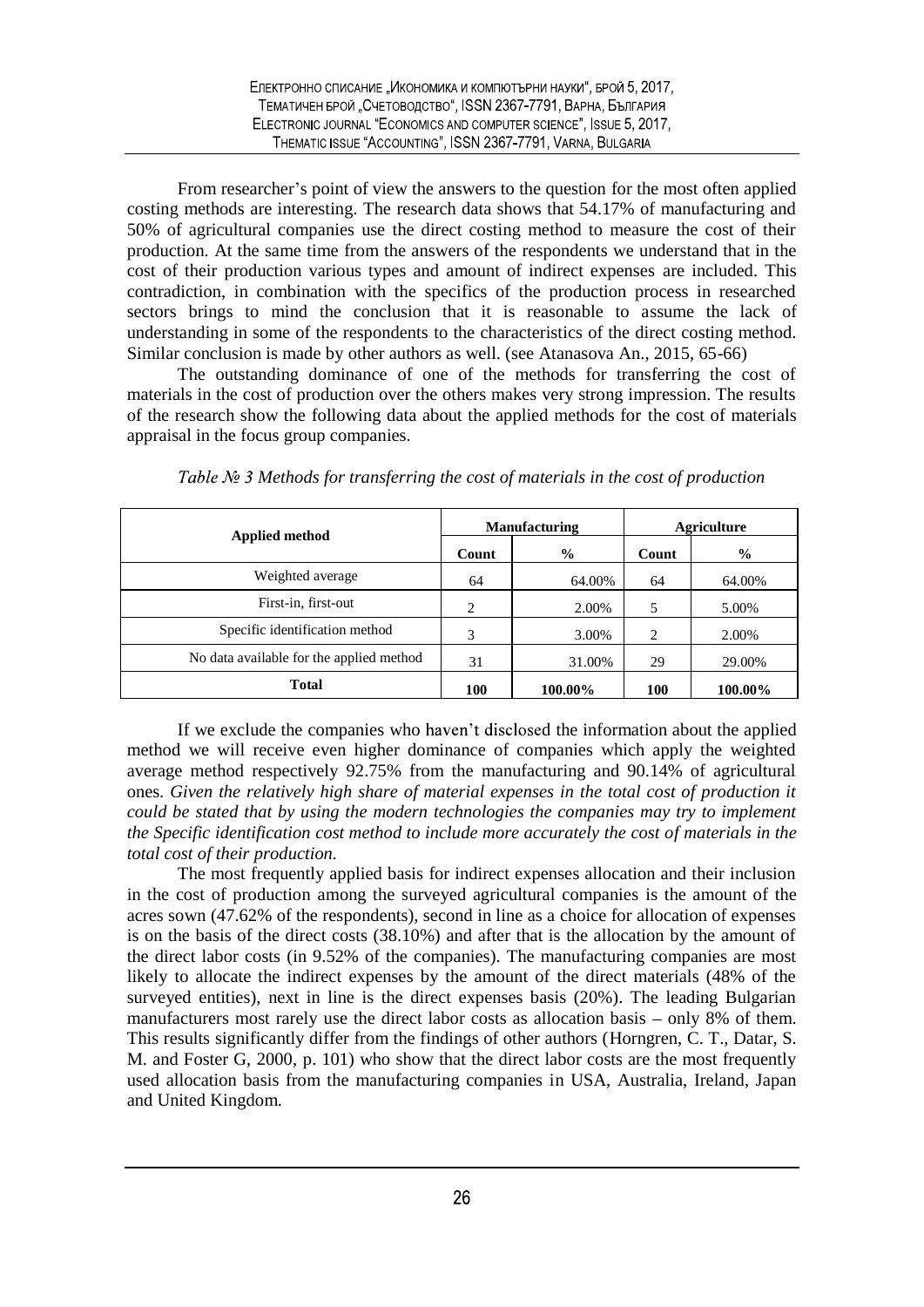Survey shows that only 10.53% of manufacturing and 18.18% of the agricultural companies apply the principles of ABC costing technique to allocate the indirect costs in the total cost of their production. This low levels are comparable with the ones found by other authors as well (see Atanasova An., 2015, p. 65) It should be pointed out that the financial managers of 21.05% of manufacturing and 9.09% of agricultural companies replied that they are not familiar with those principles. This comes to show the need of even wider representation of this technique and its advantages in the publications of the leading scholars. It must be noted that the management of every one of the companies who use the ABC technique determines the effect of the method application as extremely positive. *It could be stated on this basis that there is a significant potential for improvement and much wider spread in the use of the ABC costing in the process of cost allocation in Bulgarian companies. This will most certainly lead to refinement of the information about the cost of their production.*

The standard costing system has relatively wider use among the researched entities. It is applied by 45.83% of manufacturing and 50% of agricultural companies. Again it should be noted that the management of 20.83% of manufacturers and 18.18% of agriculture companies declare their lack of awareness and knowledge about this method. Similarly to the ABC costing the vast majority of the companies who use the standard costing technique (94.44% of them) considered it to be very helpful and to have significantly positive effect over the quality of the costing process and the information this process provides. There is a several ways in which companies apply the method. By the survey data it becomes known that 23.52% of the companies keep track to the predetermined cost standard compliance automatically during the costing period, i.e. the accounting software (and or the ERP system) keeps track and automatically alerts for every extend to any predetermined cost (surcharge). 23.52% of the companies follow and the variations from costing standards automatically after the end of the costing period, and the majority of the companies (47.06%) track the standard compliance of costs manually (and cost element by cost element) after the end of the costing period.

Negative impression is made by the small share of companies which apply the principles of the target costing technique. This method is used by only 16.67% manufacturing and 18.18% from the agricultural entities. It must be pointed out that the management of 45.83% of manufacturing and 40.91% of the agricultural companies doesn't know about the advantages of this technique. It could be positively noted that nearly a quarter from all respondents intend to start using the Target costing technique in the next three years. The vast majority (89.47%) of companies that already use the technique evaluate the effect of its application over the costing information as extremely positive. *The target costing technique has proven its usefulness in numerous cases over the years. On this basis it could be stated that its wider usage in Bulgarian companies is highly recommended. The wider application of this technique will decrease the share of companies (32.00% manufacturing and 77.27% agricultural) who suffer losses as a result of starting unprofitable productions processes.*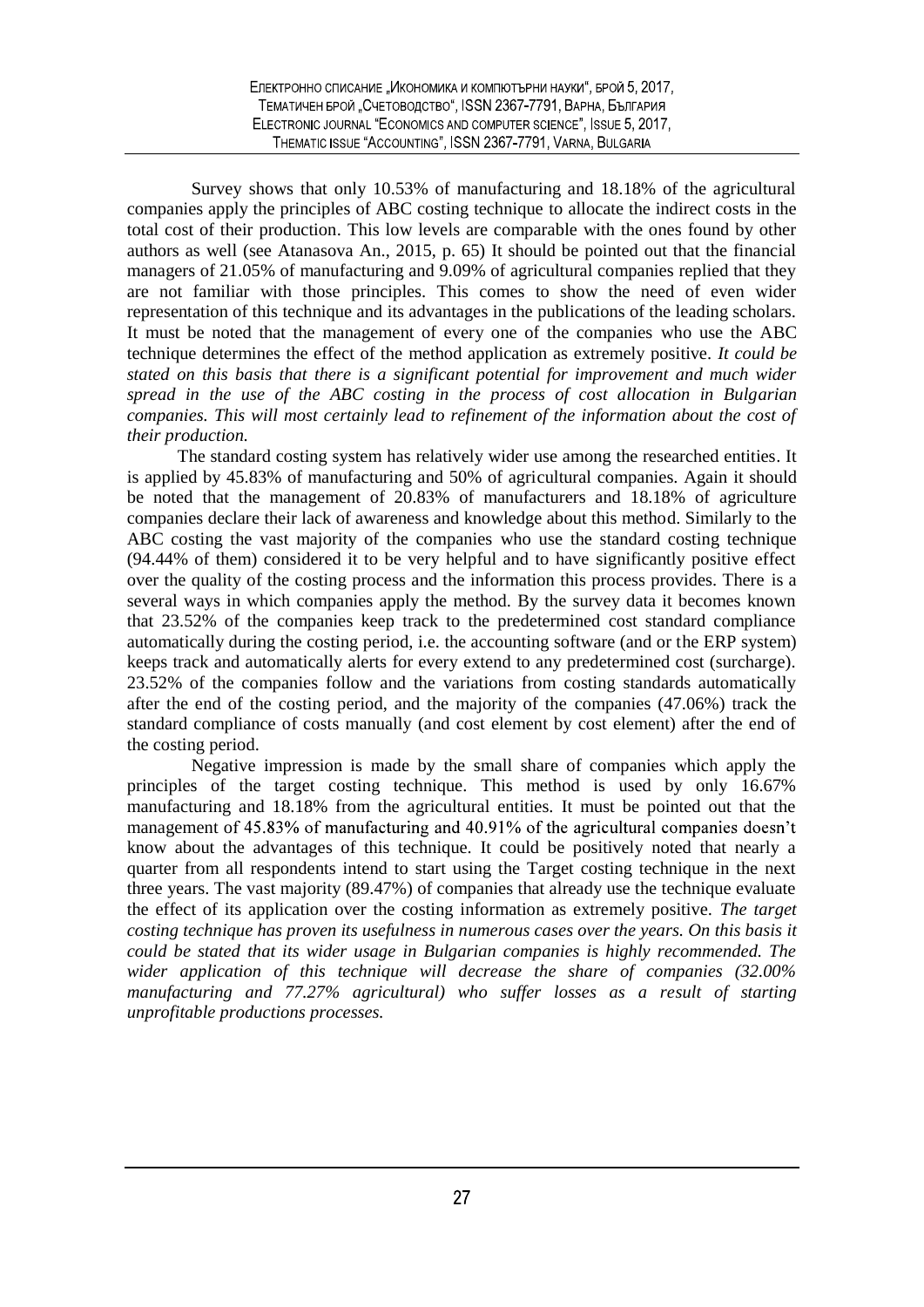## **4. Conclusion**

The most important conclusions made as a result of the research could be summarized as follows:

- Vast majority of respondents (72.34%) have distinct managerial accountants. This high percentage comes to show the extremely serious attitude and significance which the management of researched companies have towards the matter of costing and measurement of production.

- None of the researched companies have ever been sanctioned by the government authorities as a result of omissions and/or mistakes made during the costing process. At the same time 36.84% of manufacturing and 40.91% of the agricultural companies declare that they seriously question the quality of their own information about the cost of their production. On this basis it could be stated that there are possibilities for improvement of the government's and the auditor's control over the quality of the information produced by the costing process.

- The research data shows relatively low levels of application of the innovative techniques for costing the production as ABC costing, Standard costing and Target costing. Meanwhile the majority (over 90.00%) of respondents who use those techniques assess their impact over the quality of the costing information and its reliability as extremely positive. Therefore the wider application of the above-mentioned techniques in the practice of Bulgarian companies will lead to improvement and rationalization of the costing processes and on this basis it is highly recommended.

The presented results and conclusions made on the basis of them during this research confirm the main research hypothesis, as stated above. There are many possibilities to improve the quality of the accounting information regarding the cost of assets produced in Bulgarian companies. This improvement could be achieved by much wider application of the innovative costing techniques as ABC, Standard and Target costing.

## **Literature**

1. Atanasova An., "Condition of Managerial Accounting in Bulgariq – results from empirical study", Varna, Steno Books, 2015.

2. Cooper R., Slagmulder R., Target Costing and Value Engineering (Strategies in Confrontational Cost Management), Productivity Press, 1997.

3. Horngren, C. T., Datar, S. M. and Foster G*.,* Cost Accounting: A Managerial Emphasis, 10th ed*.*, New Jersey, Pearson Prentice Hall, 2000.

4. Kaplan R., Cooper R., Cost & Effect: Using Integrated Cost Systems to Drive Profitability and Performance, Harvard Business Review Press, 1997.

5. Miney M., "Initial and subsequent measurement of the assets produced by the company", PhD Thesis, 2016.

6. Minev M. "Normal capacity of the production facilities from financial and managerial accounting point of view", Scientific conference paper, Economics in the changing world – national, regional and global dimensions, ISBN 978-954-21-0834-4 (t.2), UE-Varna Print, 2015.